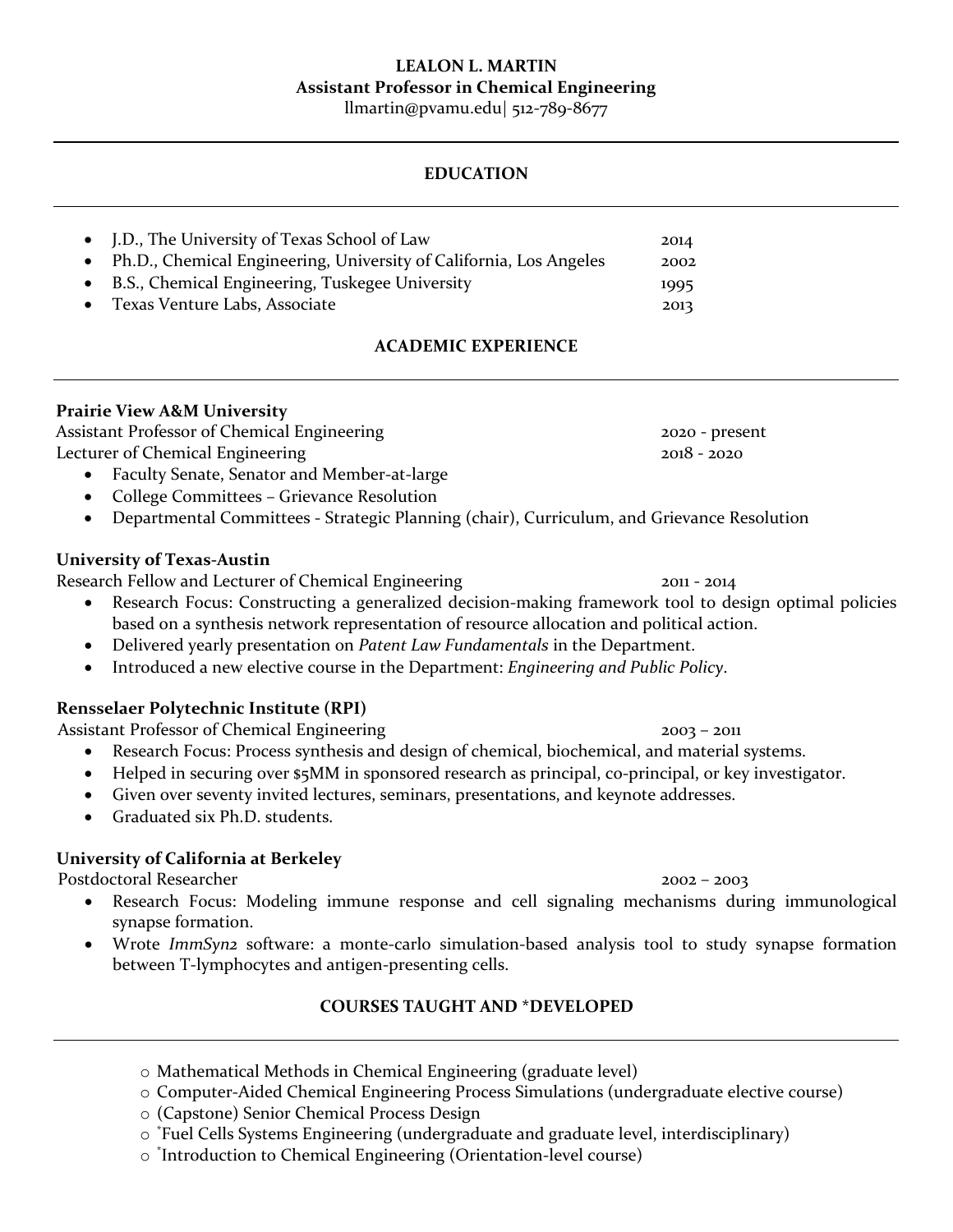- o Optimization (undergraduate and graduate level)
- o Chemical Reactor Design (undergraduate level)
- o \*Engineering and Public Policy (undergraduate and graduate level)
- o Unit Operations Laboratory
- o Separations Laboratory
- o Material and Energy Balances
- o Thermodynamics I and II
- o Separations Processes
- o Process Modeling and Simulations
- o Energy Systems
- o Patent Law
- o Immigration Law for Scientists, Engineers, and Investors (Austin Community College course cotaught with attorneys from the Azarmehr Law Group)

# **CERTIFICATIONS AND ADMISSIONS**

- Texas State Bar No. 24093629
- Admitted to practice in the U.S. Eastern, Northern, Southern, and Western Districts of Texas
- U.S. Patent and Trademark Office registration
- Certified Information Privacy Professional/United States
- Certificate in Fund Raising Management

# **LEGAL PRACTICE**

# **LeCorte Martin, P.C. – Science and Technology Law**

Managing Principal Attorney 2017 – present

- Intellectual Property Counseling
	- o *Patent prosecution*: Draft patent applications for clients in the chemical and mechanical arts.
	- o *Due diligence*: Draft patent-related opinion work (e.g., Non-infringement, Freedom-to-Operate).
	- o *Trademark and Copyright registration:* including copyright registration for musicianship.
- Immigration Services (employment-based for scientists and engineers)
	- o *For employers:* Draft labor certifications; O-1 and H-1B visa petitions; draft EB-1B petitions.
	- o *For individuals:* Draft petitions for National Interest Waiver applicants.
- Cybersecurity/Data Privacy Counseling
	- o Assist in developing client privacy/security programs and privacy risk/impact assessments.
	- o Advise on significant legislative/regulatory activity, legal developments, and industry guidelines.
- Litigation Support
	- o Provide assistance with trial discovery and expert testimony.
	- o Serve as general counsel and local counsel in all Texas Federal District Courts and State Courts.

# **Fish & Richardson, P.C. – Intellectual Property Law**

Patent Litigation Associate 2014 – 2017

- Managed in all aspects of patent litigation from intake through trial.
- Assisted in the prosecution of patent applications in the chemical and mechanical arts.

# **Summer Associate**

Fish & Richardson, P.C. **–** 2012 and 2013 (Austin office) Fletcher Yoder, P.C. **–** 2013 (Houston office)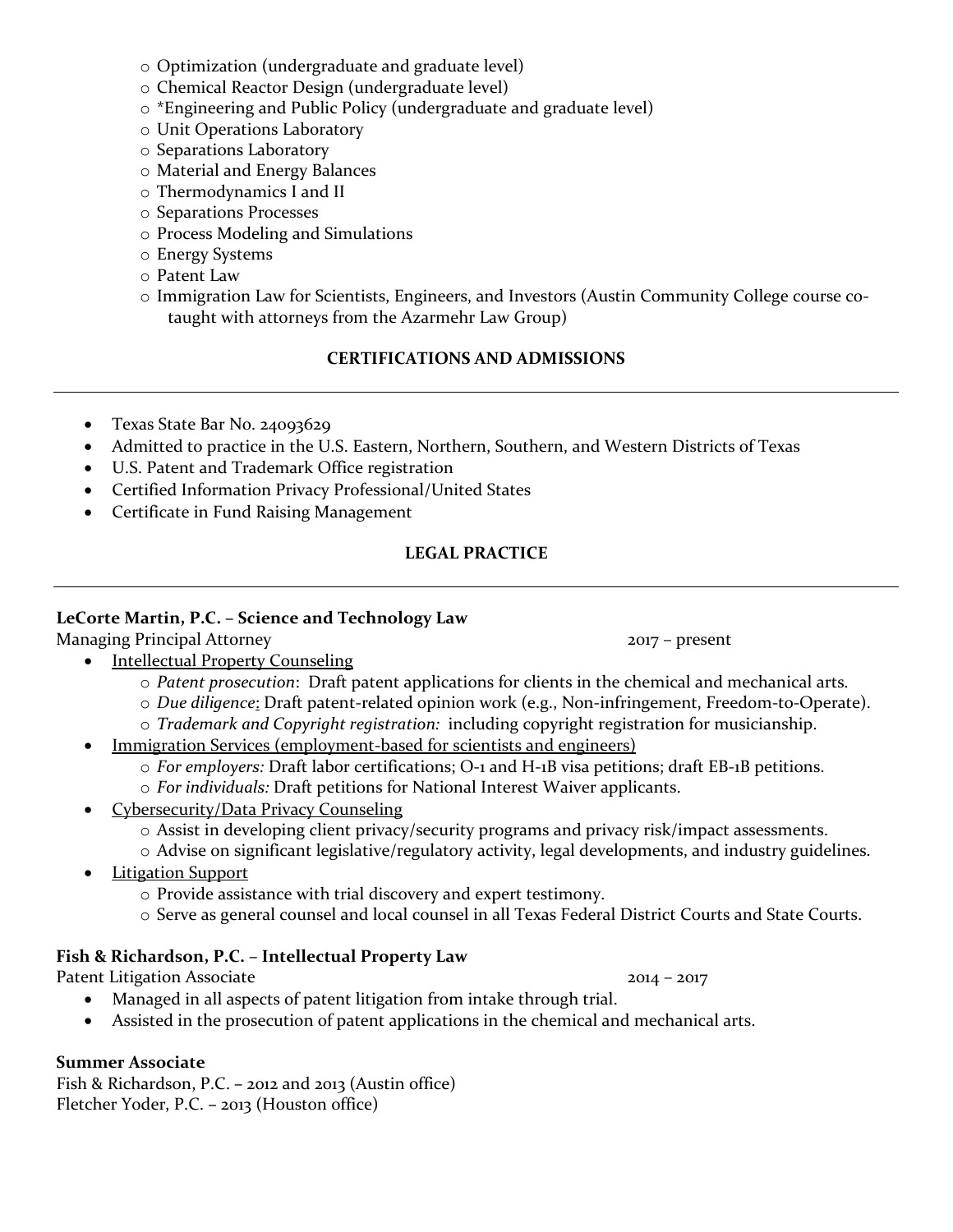**Principal Investigator**, *EXCELLENCE IN RESEARCH: Smart Technology-Enabled Nutrient Lifecycle and Supply Chain Optimization*, The National Science Foundation (Collaborative), Principal Investigator, Dr. Jessye Talley (Morgan State University) w/ Co-PI Dr. Jian Peng (Morgan State University); Principal Investigator (non-Lead) Dr. Veronica Oates (Tennessee State University) w/ Co-PI Dr. Arvazena Clardy (Tennessee State University), 9/01/2020-8/30/2023, \$300,000.00 (of \$1,000,000.00 total collaborative funds requested) **(current)**.

**Co-PI**, *DUE-IUSE: Transforming the Classroom into an Active Learning Environment to Improve Comprehension, Retention and Graduation Rates*, The National Science Foundation, Principal Investigator: Dr. Michael Gyamerah, 10/01/2021-9/30/2025, \$1,959,110 **(pending)**.

**Key Senior Personnel**, Developing and Promoting Cybersecurity Programs in Non-STEM Curriculum at Prairie View A&M University, National Security Agency, Principal Investigator: Dr. Michael Jensen, 10/01/2020- 09/31/2022, \$300,000.00 **(Current)**.

**Principal Investigator**, EXCELLENCE IN RESEARCH: Ecological Human Imprint, Economic, Social and Political Impacts associated with COVID-19, The National Science Foundation, Co-PI: Dr. Safwat Shakir-Hanna, 10/01/2020-9/30/2023, \$532,231 **(pending)**.

**Principal Investigator**, "Advancing the Engineering Design of Bionanocomposites with Exact Properties Needed", The National Science Foundation, Principal Investigator: Dr. Yvonne Akpalu, 05/01/2006-4/30/2011, \$405,821.00 **(past)**.

**Co-PI**, "Model Predictive Control of Integrated Gasification Combined Cycles", The Department of Energy National Energy Technology Laboratory, Principal Investigator: B. Wayne Bequette, 1/01/2007-12/31/2009, \$300,000.00 **(past)**.

**Co-PI**, "2008 Minority Faculty Development Workshop", The National Science Foundation, Principal Investigator: Dr. Gilda Barabino, 8/01/2008-7/31/2009, \$250,000.00 **(past)**.

**Principal Investigator**, "Screening Photoactive Nanomaterials on Nanoporous and Mesoporous Supports", Department of Defense – Army Research Office, Collaborator(s): Dr. Joel Plawsky, Dr. Howard Littman, Dr. John D. Paccione, 10/01/2006-9/30/2008, \$250,000.00 **(past)**.

**Co-PI**, "Advancing Renewable Materials by X-Ray and Light Scattering", Department of Energy, Principal Investigator: Dr. Yvonne Akpalu, 09/01/2006-8/31/2009, \$450,000.00 **(past)**.

**Principal Investigator**, "Alternate Thermochemical Cycles for Hydrogen Production", Argonne National Laboratory, Co-PI(s): Dr. B. Wayne Bequette, 6/01/2006-8/30/2006, \$42,000.00 **(past)**.

**Key Senior Personnel**, "IGERT: An Entrepreneurial Ph.D. Education in Fuel Cell Manufacturing, Materials, Development, and Modeling", National Science Foundation, Principal Investigator: Dr. Michael Jensen, 09/01/2005-08/31/2012, \$3,162,429.00 **(past)**.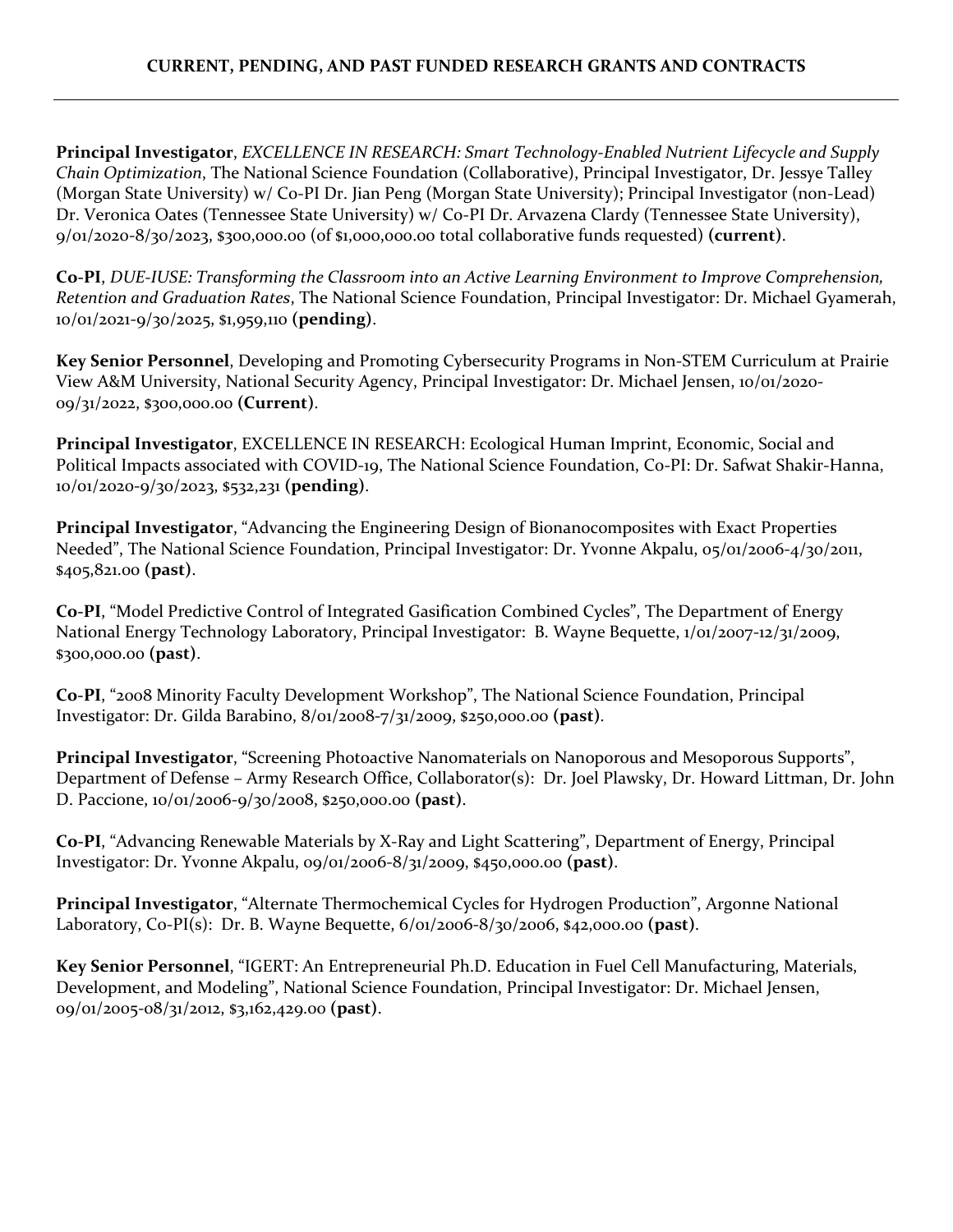- 1. L.L. Martin, "Linear infinite-dimensional models for the cost-optimal synthesis of ocean thermal energy conversion networks", *Applied Thermal Energy*, (in preparation).
- 2. L.L. Martin, "Optimal selection of large particles with multifunctional material properties for advanced oxidation process applications", *Chemical Engineering Science*, (in preparation).
- 3. Tolle, I. and L.L. Martin, "Neutron scattering component profile extraction using contrast matching and Network Component Analysis (NCA)", *Chemical Engineering Science* (submitted, 2020).
- 4. Shakir, S. and <u>L.L. Martin</u>, "Carbon cycle assessment via global ecological human dimension modeling." *Progress in Industrial Ecology.* 2019.
- 5. Tolle, I. and L.L. Martin<sup>\*</sup>, "A generalized scattering data decomposition framework for determining network process-structure-property relationships in polymer materials", *International Journal of Advanced Manufacturing Technology* January 2013, Volume 64, Issue 1–4, pp 555–577.
- 6. Baughman, A., Huang X., and L.L. Martin\*, "An evaluation of kinetic models for preferential CO oxidation catalysts using optimization-based parameter estimation", *The Journal of Power Sources*, Volume 210, 15 July 2012, Pages 402-408.
- 7. Tolle, I. and L.L. Martin\*, "Quantifying polymer structural component evolution using X-ray scattering and mixed-integer Network Component Analysis (NCA)", *Computers and Chemical Engineering* Vol. **35** No. **11** (2011) 2564-2578.
- 8. Baughman, A.C., Sharfstein, S.T., and L.L. Martin<sup>\*</sup>, "A flexible state-space approach for the modeling of metabolic networks II: advanced interrogation of hybridoma metabolic networks", *Metabolic Engineering*, Vol. **13** No. **2** (2011) 138-149.
- 9. Baughman, A.C., Sharfstein, S.T., and L.L. Martin<sup>\*</sup>, "A flexible state-space approach for the modeling of metabolic networks I: development of mathematical methods", *Metabolic Engineering*, Vol. **13** No. **2** (2011) 125-137.
- 10. Andress, R.J. and L.L. Martin<sup>\*</sup>, "A systematic hierarchical thermodynamic analysis of hydrogen producing Iron-Chlorine reaction clusters", *Industrial and Engineering Chemistry Research*, Vol. **50** No. **3** (2011) 1278- 1293.
- 11. Baughman, A.C., Huang, X., Sharfstein, S.T., and L.L. Martin<sup>\*</sup>, "On the dynamic modeling of mammalian cell metabolism and mAb Production", *Computers and Chemical Engineering*, Vol. **34** No. **2** (2010) 210-222.
- 12. Andress, R.J. and <u>L.L. Martin\*,</u> "On the synthesis of hydrogen producing thermochemical cycles with electrochemical steps", *The International Journal of Hydrogen Energy*, Vol. **35**, Issue **3** (2010) 958-965.
- 13. Tolle, I., Huang, X., Akpalu, Y.A. and L.L. Martin\*, "A modified Network Component Analysis (NCA) methodology for the decomposition of x-ray scattering signatures", *Industrial and Engineering Chemistry Research,* Vol. **48** No. **13** (2009) 6137-6144.
- 14. Andress, R.J., Bequette, B.W., and L.L. Martin<sup>\*</sup>, "A systems approach towards the identification and evaluation of hydrogen producing thermochemical reaction clusters", *In Proceedings of the 7th International*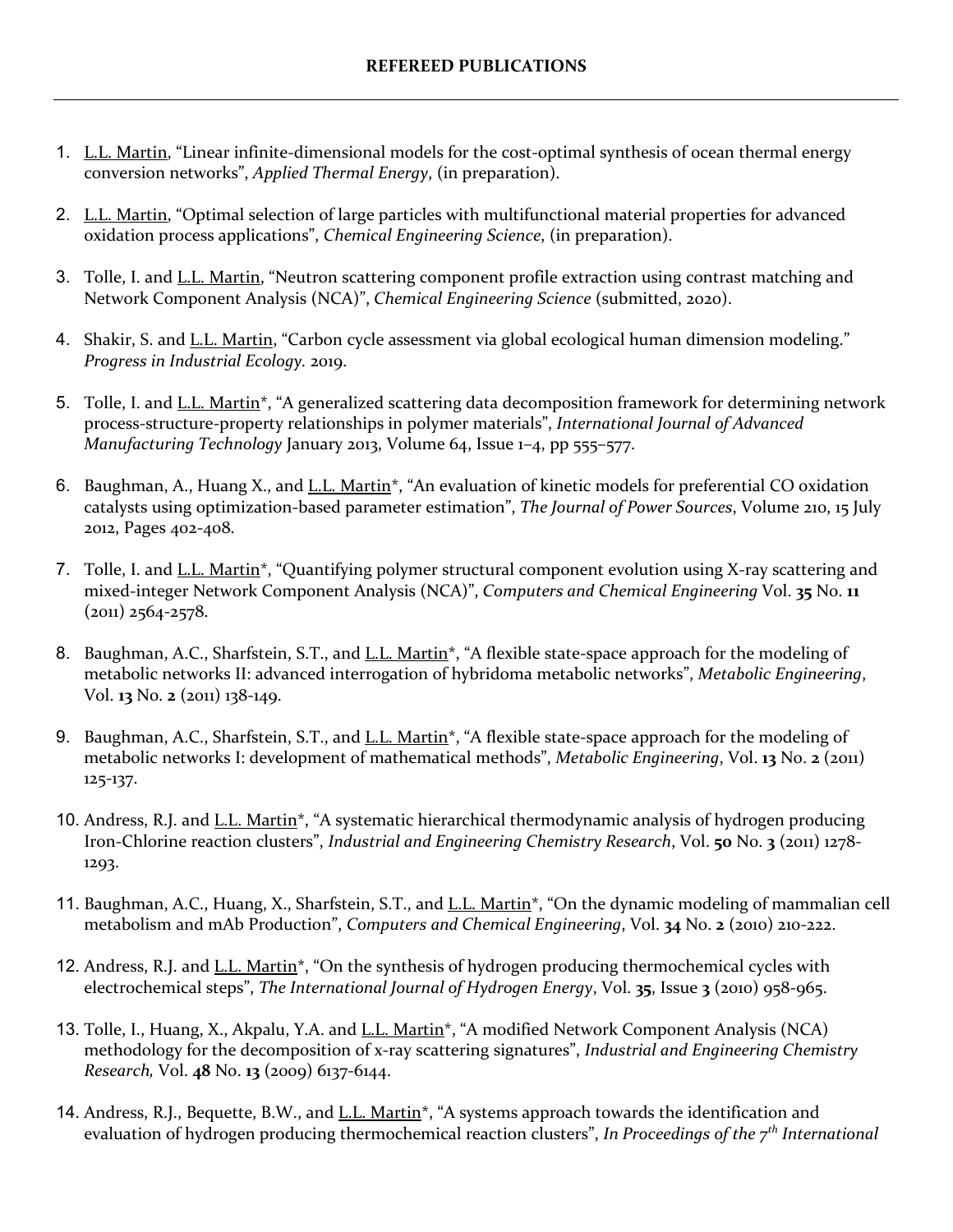*Conference on the Foundations of Computer-Aided Process Design: Design for Energy and the Environment*, Ch. **41** (2009) pp. 451-460. CRC Press, Taylor and Francis Group. Boca Raton, FL.

- 15. Follansbee, D.M., Paccione, J.D., and L.L. Martin\*, "Optimal design and operation of A circulating fluidized bed reactor for water polishing featuring minimum utility cost", *In Proceedings of the 7th International Conference on the Foundations of Computer-Aided Process Design: Design for Energy and the Environment*, Ch. **26** (2009) pp. 317-326. CRC Press, Taylor and Francis Group. Boca Raton, FL.
- 16. Andress, R.J., Huang X., Bequette, B.W., and L.L. Martin\*, "A systematic methodology for the evaluation of thermochemical cycles for hydrogen production", *The International Journal of Hydrogen Energy*, Vol. **34**, Issue **9** (2009) 4146-4154.
- 17. Follansbee, D., Paccione, J.D., and L.L. Martin\*, "Globally optimal design and operation of a continuous photocatalytic advanced oxidation process featuring moving bed adsorption and draft-tube transport", *Industrial and Engineering Chemistry Research*, Vol. **47** No. **10** (2008) 3591-3600.
- 18. Moore, F.P. and L.L. Martin<sup>\*</sup>, "A nonlinear nonconvex minimum heat transfer area formulation for ocean thermal energy conversion (OTEC) systems", *Applied Thermal Energy*, Vol. **28** No. **8-9** (2008) 1015-1021.
- 19. Hronich, J., Plawsky, J., and Bungay, H.R. and L.L. Martin\*, "The potential of *Eichhornia crassipes* for biomass refining", *Journal of Industrial Microbiology and Biotechnology*, Vol. **35** No. **5** (2008) 393-402.
- 20. Martin, L.L. and V.I. Manousiouthakis\*, "A minimum area (MA) targeting scheme for single component MEN and HEN synthesis", *Computers and Chemical Engineering*, Vol. **28** No. **8** (2004) 1237-1247.
- 21. Martin, L.L. and V.I. Manousiouthakis\*, "Globally optimal power cycle synthesis via the infinite dimensional state space (IDEAS) approach featuring minimum area with fixed utility", *Chemical Engineering Science* **58**  $(2003)$  4291-4305.
- 22. Martin, L.L. and V.I. Manousiouthakis\*, "Total annualized cost optimality properties of state space models for mass and heat exchanger networks", *Chemical Engineering Science* **56** (2001) 5835-5851.

# **NON-REFEREED PUBLICATIONS**

- 1. L.L. Martin, "Cybersecurity: Federal and State Regulatory Implications for Data Privacy and Security in the U.S.", *Fish Litigation Newsletter and Blog*. August 2017.
- 2. L.L. Martin, "Federal District Courts Still Unclear About How to Apply *Alice* to 101 Patentability Challenges Presented in 12(b) Motions to Dismiss", *Fish Litigation Newsletter and Blog*. March 2016.
- 3. L.L. Martin, "Rights of Enforcement for Non-exclusive Patent Licensees: Do They Exist?", Fish Litigation Newsletter and Blog. June 2015.
- 4. Samuels, A.B., Sharfstein, S., and <u>L.L. Martin</u>, "Optimization of mAb Synthesis via the Application of an IDEAS Formulation", *Proceedings of the 2004 AIAA/ISSMO Multidisciplinary Analysis and Optimization Conference*. Albany, NY.
- 5. Huang, X., Paccione, J.D., and L.L. Martin, "Modeling of Spouted Fluid Bed with Draft Tube Used for Protein Separation and Air/Water Purification System", *Proceedings of the 2004 AIAA/ISSMO Multidisciplinary Analysis and Optimization Conference*. Albany, NY.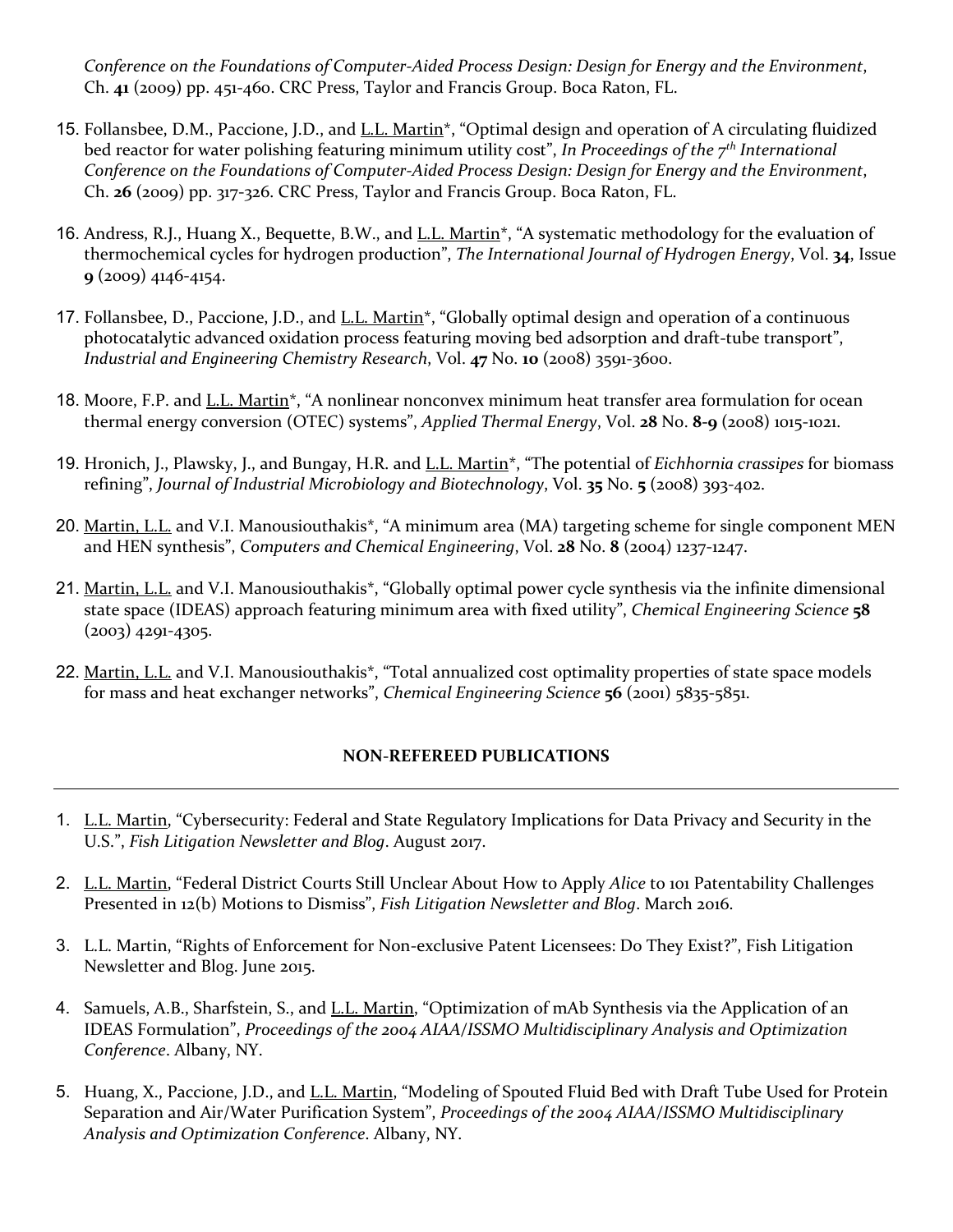- 6. Samuels, A.B., Greenfield, L., Lawal O., and L.L. Martin, "Optimization- Based Modeling of T- Lymphocyte Cell-Cell Contact Leading to Immune Response", *Proceedings of the 2004 AIAA/ISSMO Multidisciplinary Analysis and Optimization Conference*. Albany, NY.
- 7. Martin, L.L. and V.I. Manousiouthakis, "Minimum Utility Cost for Non-Isobaric Azeotropic Distillation Networks," *Energy and the Environment Topical Conference Proceedings*, 2000 AICHE Annual Meeting, Los Angeles, CA.
- 8. Martin, L.L. and V.I. Manousiouthakis, "Pure Ammonia Power Cycle Synthesis Featuring an MTAC Objective," *Energy and the Environment Topical Conference Proceedings*, 2000 AICHE Annual Meeting, Los Angeles, CA.
- 9. Martin, L.L. and V.I. Manousiouthakis, "Globally Optimum Ammonia/Water Power Cycle Network Synthesis via Infinite Dimensional State Space Optimization," *Energy and the Environment Topical Conference Proceedings*, 2000 AICHE Annual Meeting, Los Angeles, CA.

## **CONFERENCE PRESENTATIONS**

- 1. Shakir, S. and L.L. Martin, "Carbon cycle assessment via global ecological human dimension modeling." 2019 CIEEMAT Annual Conference. Portalegre, Portugal.
- 2. Follansbee, D.M., Paccione, J.P., and L.L. Martin, "Selection of Filtration Networks for Recreational Water Use," paper 282f. 2010 AIChE Fall Annual Meeting, Salt Lake City, UT.
- 3. Follansbee, D.M., Paccione, J.P., and L.L. Martin, "Identification of Optimal Filtration Networks for Recreational Water Use," paper 275q. 2010 AIChE Fall Annual Meeting, Salt Lake City, UT.
- 4. Tolle, I. and L.L. Martin, "Quantifying Polymer Structural Component Evolution Using Scattering Data and Mixed-Integer Network Component Analysis" paper 531e. 2010 AIChE Fall Annual Meeting, Salt Lake City, UT.
- 5. Andress, R.J. and L.L. Martin, "A Systematic Assessment of Carbon-Free Hydrogen Production through Vanadium-Chlorine Thermochemical Cycles," poster 375ab. 2010 AIChE Fall Annual Meeting, Salt Lake City, UT.
- 6. Baughman, A.C. and L.L. Martin, "Topological Modeling of Reaction Networks for Engineering of Microbial Fuel Cells," paper 89f. 2009 AIChE Fall Annual Meeting, Nashville, TN.
- 7. Andress, R.J. and L.L. Martin, "Identification of Low Temperature Carbon-Free Hydrogen Production Methods through Thermochemical Cycle Synthesis," paper 150b. 2009 AIChE Fall Annual Meeting, Nashville, TN.
- 8. Baughman, A.C., Sharfstein, S.T., and L.L. Martin, "Topological Metabolic Analysis for the Engineering of Metabolic Networks," paper 261f. 2009 AIChE Fall Annual Meeting, Nashville, TN.
- 9. Andress, R.J. and L.L. Martin, "A Systematic Approach towards the Synthesis and Evaluation of Hybrid Alternative Thermochemical Cycles," paper 469b. 2009 AIChE Fall Annual Meeting, Nashville, TN.
- 10. Baughman, A.C., Sharfstein, S.T., and L.L. Martin, "Topological Metabolic Analysis for the Interrogation of Metabolic Networks," paper 475f. 2009 AIChE Fall Annual Meeting, Nashville, TN.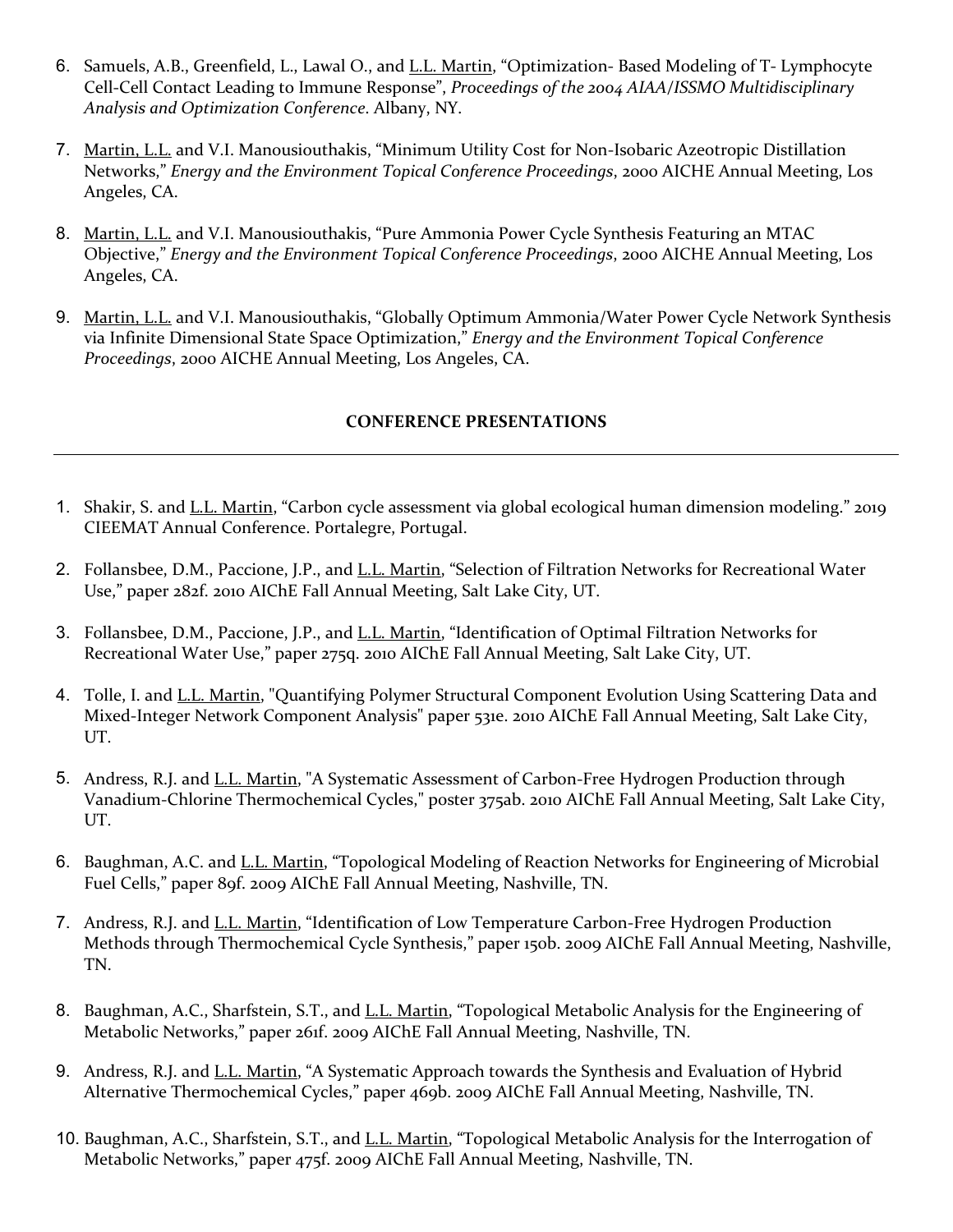- 11. Tolle, I. and Lealon L. Martin, "Characterization of Multi-Scale Polymer Structure Evolution through Multivariate Decomposition of Process-Dependent Scattering Data," paper 573c. 2009 AIChE Fall Annual Meeting, Nashville, TN.
- 12. Follansbee, D.M., Paccione, J.P., and Lealon L. Martin, "TiO<sub>2</sub> Particle Property Investigation Featuring Moving Bed Adsorption and Photo-Assisted Degradation of Azo Dyes," paper 680c. 2009 AIChE Fall Annual Meeting, Nashville, TN.
- 13. Baughman, A.C., Sharfstein, S.T., and L.L. Martin, "Towards a Dynamic Systems Approach to the Synthesis and Analysis of Mammalian Metabolic Networks," paper 416d. 2008 AIChE Fall Annual Meeting, Philadelphia, PA.
- 14. Baughman, A.C., Sharfstein, S.T., and *L.L. Martin*, "Non-Linear Parameter Estimation for a Dynamic Model of Mammalian Cell Culture," paper 458d. 2008 AIChE Fall Annual Meeting, Philadelphia, PA.
- 15. Paccione, J.P., Follansbee, D.M., Littman, H., Martin, L.L., and J.L. Plawsky, "Design, Development and Operation of a Novel Recirculating Liquid/solids Reactor Based on a Type 2 Draft Tube Spout Fluid Bed," paper 399c. 2008 AIChE Fall Annual Meeting, Philadelphia, PA.
- 16. Follansbee, D.M., Paccione, J.P., Plawsky, J.L., and L.L. Martin, "A Systematic Methodology for the Selection of Particles with Optimal Material Properties for Advanced Oxidation Process Applications," paper 86d. 2008 AIChE Fall Annual Meeting, Philadelphia, PA.
- 17. Andress, R.J., Bequette, B.W., and L.L. Martin, "A Systematic Methodology for the Evaluation of Alternative Thermochemical Cycles for Hydrogen Production," paper 328c. 2008 AIChE Fall Annual Meeting, Philadelphia, PA.
- 18. Tolle, I., Akpalu, Y.A., and L.L. Martin, "A Modified Network Component Analysis (NCA) Methodology for the Decomposition of X-Ray Scattering Signatures from Polymers," paper 545a. 2008 AIChE Fall Annual Meeting, Philadelphia, PA.
- 19. Baughman, A.C., Sharfstein, S.T., and L.L. Martin, "Towards and integrated framework to model metabolism and the synthesis of protein in mammalian cell culture," paper 594f. 2007 AIChE Fall Annual Meeting, Salt Lake City, UT. November 8, 2007.
- 20. Tolle, I., Huang, X., Akpalu, Y.A., and <u>L.L. Martin</u>, "Topology-based parameter identification for decoupling material structure-process-property relationships," paper 635e. 2007 AIChE Fall Annual Meeting, Salt Lake City, UT. November 8, 2007.
- 21. Baughman, A.C., Sharfstein, S.T., and L.L. Martin, "Towards and integrated framework to model metabolism and the synthesis of protein in mammalian cell culture," paper 491e. 2007 AIChE Fall Annual Meeting, Salt Lake City, UT. November 7, 2007.
- 22. Hronich J.E., Martin, L.L., Bungay. H., and J.L. Plawsky "The potential of Eichhornia crassipes for biomass refining," paper 454c. 2007 AIChE Fall Annual Meeting, Salt Lake City, UT. November 8, 2007.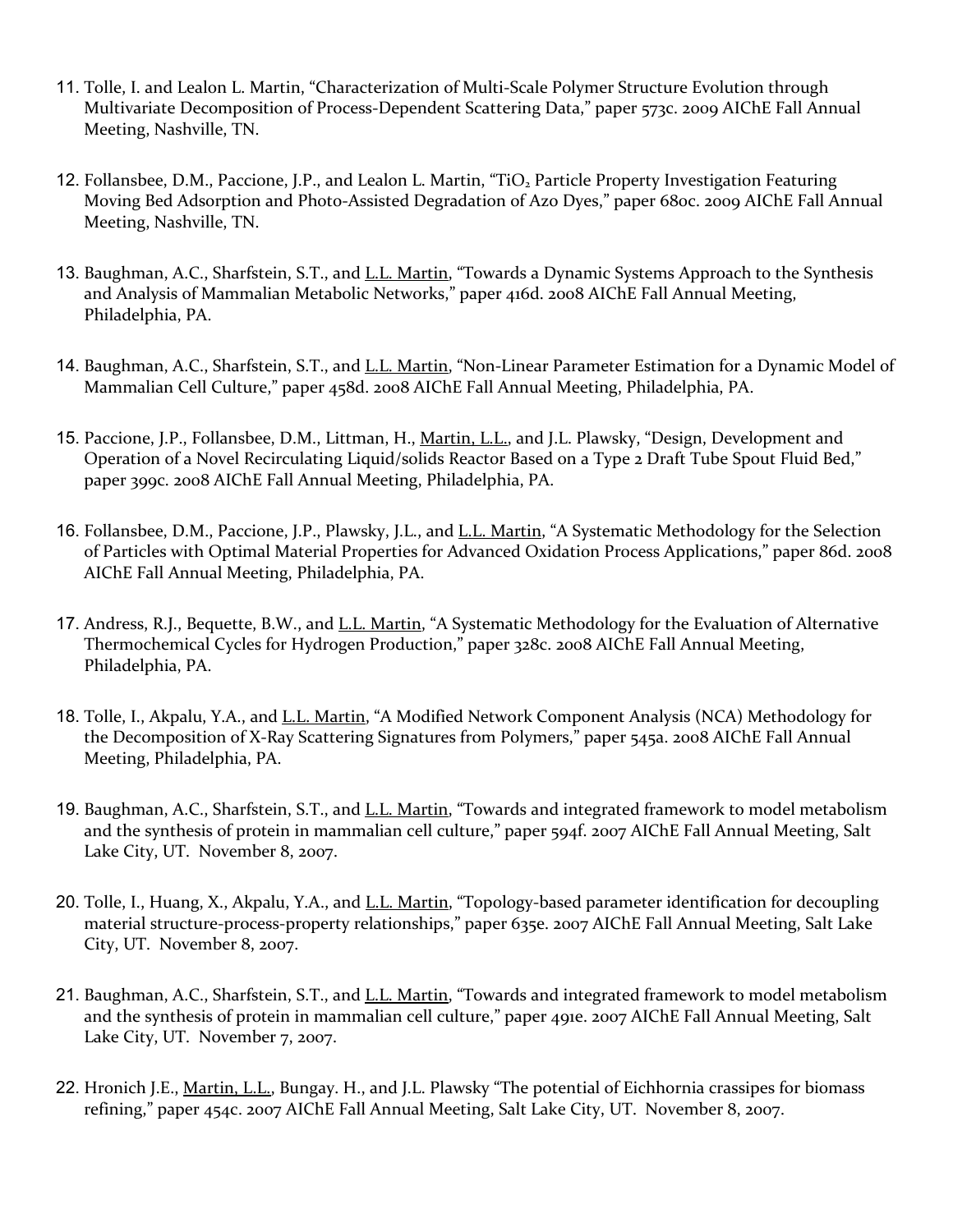- 23. Follansbee, D.M., Paccione, J.D., and L.L. Martin, "Suitable Process Operation Conditions and Sensitivity of Design Parameters for a Draft Tube Spouted Fluidized Bed Reactor Applied to a Heterogeneous Photocatalytic Process", paper 174c. 2007 AIChE Fall Annual Meeting, Salt Lake City, UT. November 6, 2007.
- 24. Baughman, A., Sharfstein, S. and L.L. Martin, "State-space Modeling of Metabolic Networks for Monoclonal Antibody Production," paper BIOT 118. Systems Biotechnology: Developments and Applications. ACS National Meeting, San Francisco, CA. September 11, 2006.
- 25. Huang, X. and L.L. Martin, "Optimized Heat and Power Exchange Networks in Ethanol-Water Pressure Swing Distillation," paper 599d. 2005 AIChE Fall Annual Meeting, Cincinnati, OH. November 5, 2005.
- 26. Samuels, A.B., Sharfstein, S. and L.L. Martin, "Application of State Space Models to Biological Systems for Metabolic Optimization," paper 541c. 2005 AIChE Fall Annual Meeting, Cincinnati, OH. November 4, 2005.
- 27. Huang, X., Rohr, D., and L.L. Martin, "Online (SPLINE) Estimation of Anode Tail Oxidation Catalyst Reaction Rate Parameters for Fuel Cell Systems," paper 501e. 2005 AIChE Fall Annual Meeting, Cincinnati, OH. November 4, 2005.
- 28. Huang, X., Rohr, D., and L.L. Martin, "Online (Explicit) Estimation of Anode Tail Oxidation Catalyst Reaction Rate Parameters for Fuel Cell Systems," paper 164f. 2005 AIChE Fall Annual Meeting, Cincinnati, OH. November 3, 2005.
- 29. Samuels, A.B., Sharfstein, S. and L.L. Martin, "Modeling of Mammalian Cell Culture Metabolism for Optimization of Protein Production," paper BIOT 418. Systems Biotechnology: Developments and Applications. ACS National Meeting, San Diego, CA. March 17, 2005.
- 30. Huang, X., Paccione, J.D., and L.L. Martin, "Optimal Draft Tube Spouted Fluidized Bed Operation for Smallscale and Industrial Materials Processing with Reacting Systems," Symposium on Modeling Complex Processes. Texas A&M University, College Station, TX. March 2, 2005
- 31. William F. Godbold and L.L. Martin, "Cost-Optimal Recovery of Ethanol for use as an Alternative Economically Viable Gasoline Additive," Symposium on Modeling Complex Processes. Texas A&M University, College Station, TX. March 2, 2005
- 32. Samuels, A.B., Sharfstein, S.T., and L.L. Martin, "Maximum Production Targeting of Monoclonal Antibodies in Hybridoma Systems," Symposium on Modeling Complex Processes. Texas A&M University, College Station, TX. March 2, 2005.
- 33. Huang, X., Paccione, J.D., Littman, H., and L.L. Martin, "Modeling and Optimization of a Spouted Fluidized Bed with a Draft Tube used for Heterogeneous Mixed-phase First Order Reaction System," 554c, 2004 AIChE Annual Meeting, Austin, TX.
- 34. Greenfield, L., Samuels, A.B., and L.L. Martin, "An Analysis of Cell-Cell Contact between T-Lymphocyte Receptors and APC Surface Molecules via State Space Models," 408a, 2004 AIChE Annual Meeting, Austin, TX.
- 35. Godbold, W.F. and L.L. Martin, "A Novel State-Space Approach to Non-Isobaric Separations Synthesis," 403ag, 2004 AIChE Annual Meeting, Austin, TX.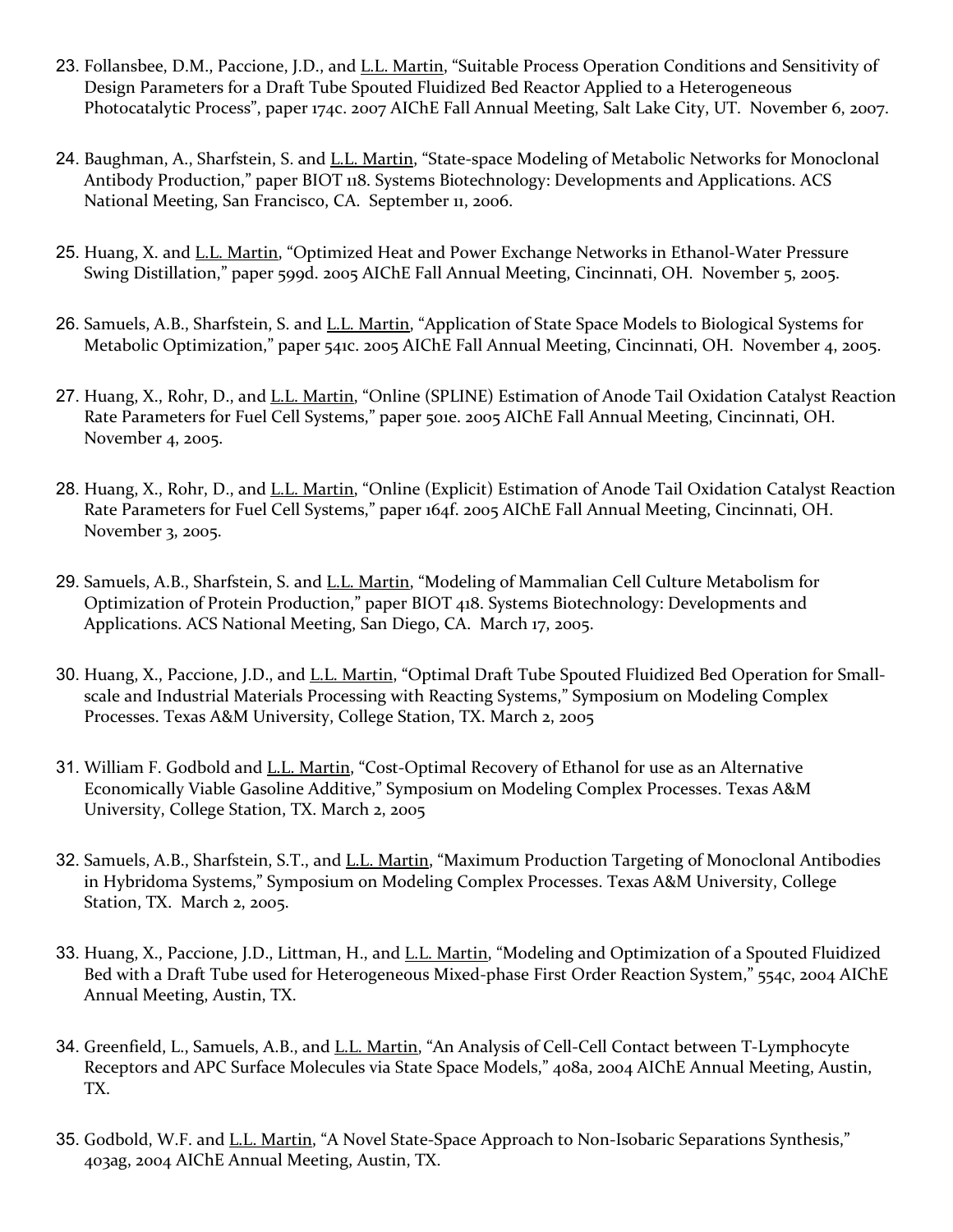- 36. Samuels, A.B., Sharfstein, S. and L.L. Martin, "mAb Production Targeting in Hybridoma Systems via a State Space Network Synthesis Approach," 408g, 2004 AIChE Annual Meeting, Austin, TX.
- 37. Samuels, A.B., Sharfstein, S., and L.L. Martin, "Optimization of mAb Synthesis via the Application of an IDEAS Formulation", Chemical and Biological Applications of Optimization Session, 2004 Multidisciplinary Analysis and Optimization Conference, Albany, NY.
- 38. Huang, X., Paccione, J.D., and L.L. Martin, "Modeling of a Spouted Fluidized Bed with Draft Tube Used for Protein Separation and Air/Water Purification Systems", Design Applications Session, 2004 Multidisciplinary Analysis and Optimization Conference, Albany, NY.
- 39. Godbold, W.F. and L.L. Martin, "Optimization of a Chemical Process Network Alternative to Pressure- Swing Distillation", Chemical and Biological Applications of Optimization Session, 2004 Multidisciplinary Analysis and Optimization Conference, Albany, NY.
- 40. Samuels, A., Greenfield, L., Lawal O., and L.L. Martin, "Optimization- Based Modeling of T- Lymphocyte Cell- Cell Contact Leading to Immune Response", Chemical and Biological Applications of Optimization Session, 2004 Multidisciplinary Analysis and Optimization Conference, Albany, NY.
- 41. Martin, L.L., "Globally Optimum Refrigeration Cycle Network Synthesis," 432e, 2003 AIChE Annual Meeting, San Francisco, CA.
- 42. Martin, L.L. and A.K. Chakraborty, "State-space Modeling of Immunological Synapse Formation via Reaction-Diffusion Network Synthesis," 107ck, 2003 AIChE Annual Meeting, San Francisco, CA.
- 43. Martin, L.L. and V. Manousiouthakis, "Minimum Total Annualized Cost Optimization Strategies Featuring Models with Economies of Scale," 268d, 2001 AIChE Annual Meeting, Reno, NV.
- 44. Martin, L.L. and V. Manousiouthakis, "Globally Optimum Multi-Component Power Cycle Network Synthesis via Infinite Dimensional State-Space (IDEAS)," 256d, 2001 AIChE Annual Meeting, Reno, NV.
- 45. Martin, L.L. and V. Manousiouthakis, "Cost Optimal Synthesis and Design of Non-Isobaric Distillation Networks," 29e, 2001 AIChE Annual Meeting, Reno, NV.
- 46. Martin, L.L. and V. Manousiouthakis, "Minimum Utility Cost for Non-Isobaric Azeotropic Distillation Networks," 48d, 2000 Annual Meeting of the AIChE, Los Angeles, CA.
- 47. Martin, L.L. and V. Manousiouthakis, "Pure Ammonia Power Cycle Synthesis Featuring an MTAC Objective," 50e, 2000 Annual Meeting of the AIChE, Los Angeles, CA.
- 48. Martin, L.L. and V. Manousiouthakis, "Globally Optimum Ammonia/Water Power Cycle Network Synthesis via Infinite Dimensional State-Space Optimization," 47b, 2000 Annual Meeting of the AIChE, Los Angeles, CA.
- 49. Martin, L.L. and V. Manousiouthakis, "Globally Optimal Design of an Ammonia Power Cycle via Infinite Dimensional State Space (IDEAS) Modeling," 48c, 1999 Annual Meeting of the AIChE, Dallas, TX.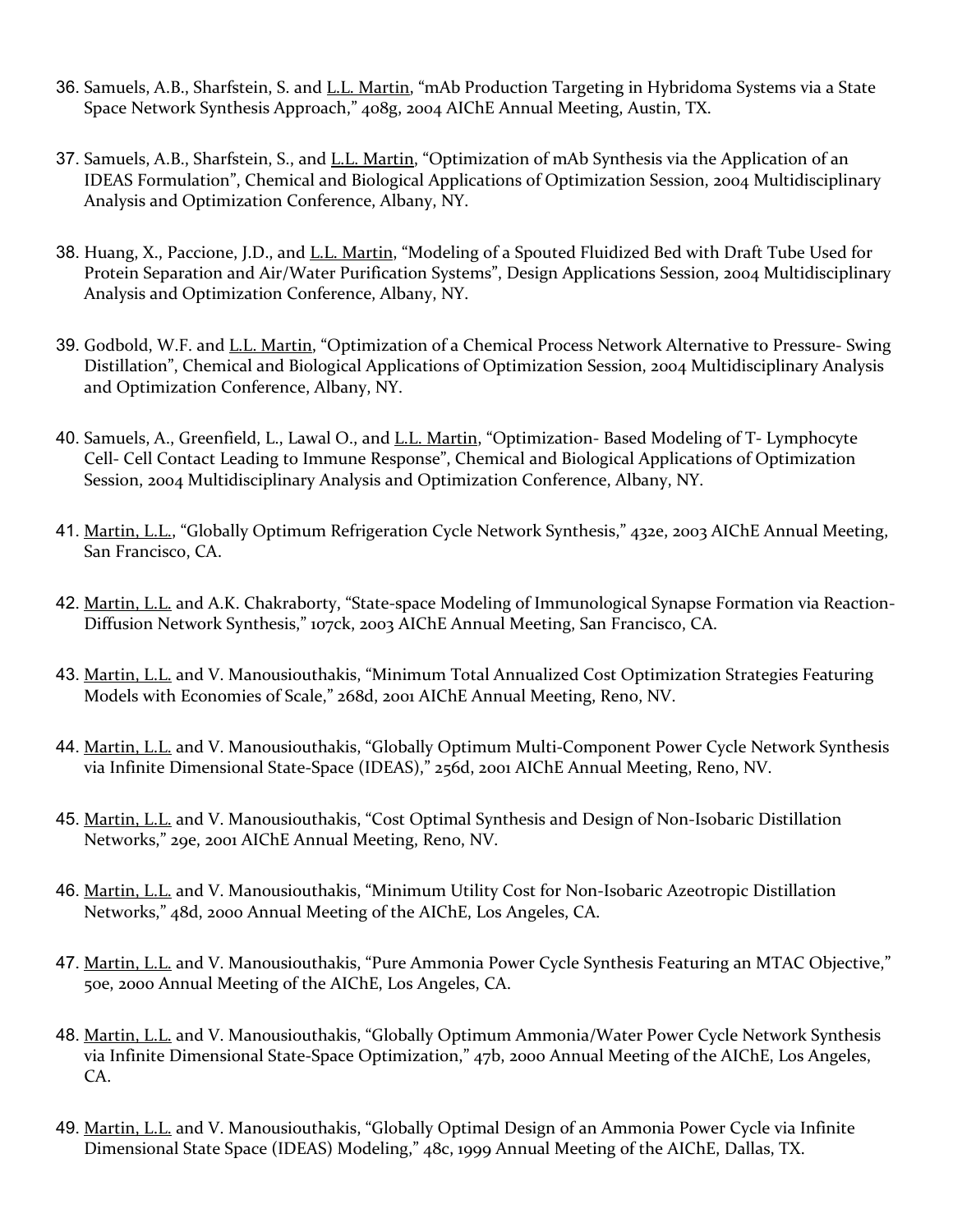- 50. Martin, L.L., S. Wilson, and V. Manousiouthakis, "Chemical Process Total Annualized Cost Minimization Using Infinite Dimensional State-Space (IDEAS) Formulations," 207f, 1999 Annual Meeting of the AIChE, Dallas, TX.
- 51. Martin, L.L. and V. Manousiouthakis, "Optimality Properties of State Space Models for Mass and Heat Exchanger Networks," 219h, 1998 Annual Meeting of the AIChE, Miami, FL.
- 52. Martin, L.L. and V. Manousiouthakis, "Minimum Area of Heat and Mass Exchanger Networks with Fixed Utility," 239g, 1998 Annual Meeting of the AIChE, Miami, FL.
- 53. Martin, L.L. and V. Manousiouthakis, "Rigorous Area-Utility Tradeoffs for HEN/MEN," 239h, 1998 Annual Meeting of the AIChE, Miami, FL.
- 54. Martin, L.L. and V. Manousiouthakis, "Global Optimization of Chemical Processes for Cost Effective Waste Reduction and Resource Recovery," 24<sup>th</sup> National Convention of the National Society of Black Engineers Meeting, 1998, Anaheim, CA.
- 55. Martin, L.L., S. Choi, and V. Manousiouthakis, "Properties of the Minimum Total Annualized Cost Problem for Heat and Mass Exchange Networks," 188k, 1997 Annual Meeting of the AIChE, Los Angeles, CA.

## **INVITED SEMINARS, LECTURES, AND KEYNOTES ADDRESSES**

- 1. **Special Lecture**, "Filling in The V.O.I.D.: A Four-Step Method to Success", Spring 2019 Wednesday Wisdom Lecture Series, Prairie View A&M University. Prairie View, TX. April 17, 2019
- 2. **Invited Seminar**, "Midnight Confessions of a Process Systems Engineer'', Department of Chemical Engineering, Prairie View A&M University. Prairie View, TX. November 10, 2018.
- 3. **Invited Talk**, "Introduction to IP Law", Thurgood Marshall Legal Society. University of Texas School of Law. Austin, TX. September 2017.
- 4. **Summer Associate Training**, "Depositions", Fish & Richardson Summer Associate Litigation Bootcamp. July 2017.
- 5. **Summer Associate Training**, "Taking a Case from Intake to Trial", Fish & Richardson Summer Associate Litigation Bootcamp. June 2017.
- 6. **Invited Talk**, "Introduction to IP Law", Thurgood Marshall Legal Society. University of Texas School of Law. Austin, TX. September 2016.
- 7. **Summer Associate Training**, "Depositions", Fish & Richardson Summer Associate Litigation Bootcamp. June 2016.
- 8. **Summer Associate Training**, "Taking a Case from Intake to Trial", Fish & Richardson Summer Associate Litigation Bootcamp. May 2016.
- 9. **Invited Talk**, "Introduction to IP Law", Thurgood Marshall Legal Society. University of Texas School of Law. Austin, TX. September 2015.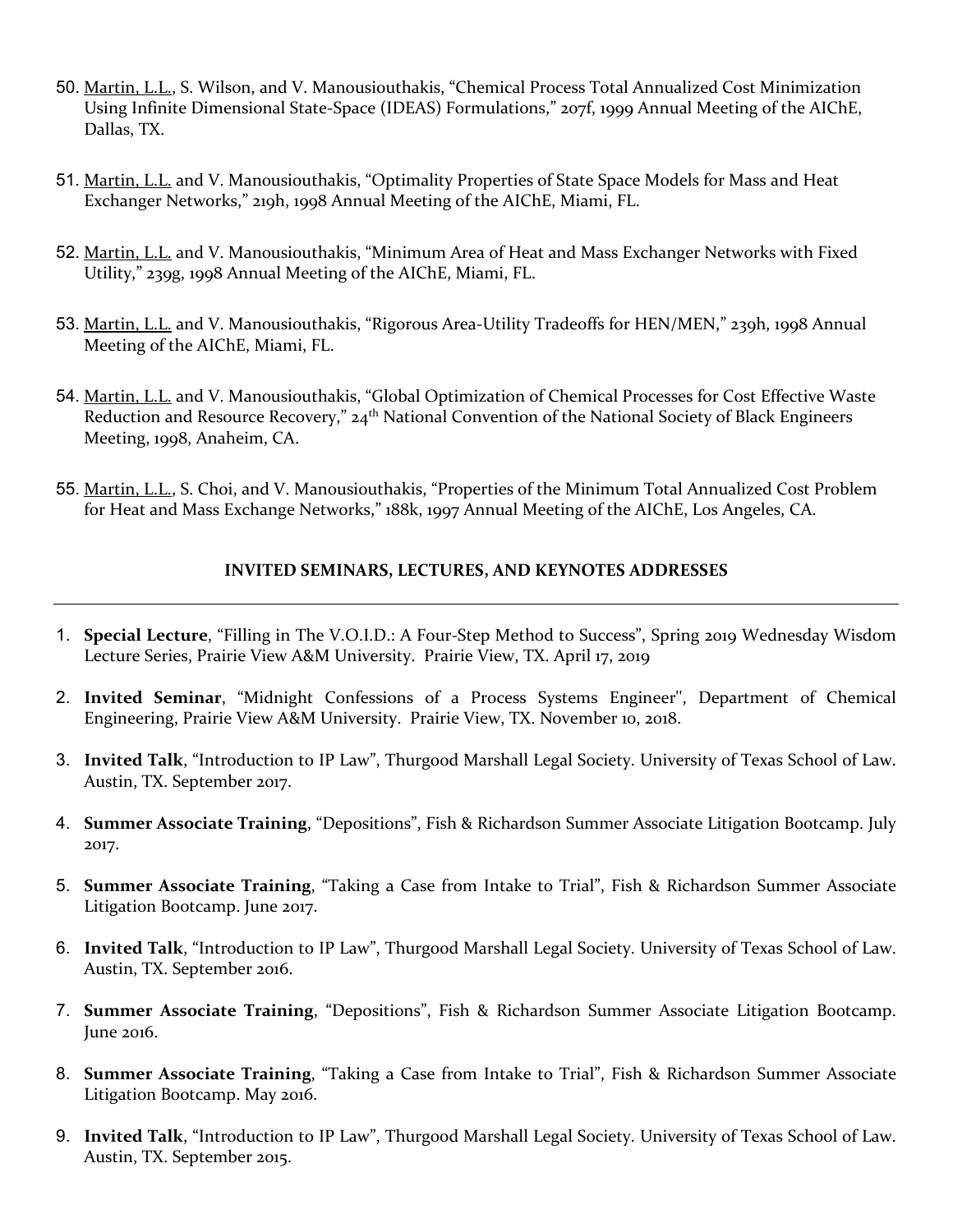- 10. **Summer Associate Training**, "Depositions", Fish & Richardson Summer Associate Litigation Bootcamp. July 2015.
- 11. **Summer Associate Training**, "Taking a Case from Intake to Trial", Fish & Richardson Summer Associate Litigation Bootcamp. June 2015.
- 12. **Special Invited Seminar**, "Designing Renewable Systems via Process Synthesis Approaches", Institute of Chemical Engineering, Technical University of Vienna. Vienna, Austria EU. June 24, 2010.
- 13. **Special Invited Seminar**, "Designing Renewable Systems via Process Synthesis Approaches", Institute for Energy Systems and Thermodynamics, Technical University of Vienna. Vienna, Austria EU. June 18, 2010.
- 14. **Invited Talk**, "Transitioning from High School to College", College Preparation Workshop, Macedonia Baptist Church. Albany, NY. June 6, 2010.
- 15. **Invited Talk**, "Process Synthesis Approaches to Energy Integration and Reduced Water Utilization in New York State Chemical Process Industries", NYS Pollution Prevention Institute Meeting, Rochester Institute of Technology. Rochester, NY. January 6, 2010.
- 16. **Invited Keynote Address**, ``Clean Energy, Clean Water, Clean Medicine: Opportunities and Challenges in Green Technology and Engineering'', 2009 NOBCChE Midwest Regional Conference. Troy, MI. October 30, 2009.
- 17. **Invited Seminar**, "Designing Renewable Systems via Process Synthesis Approaches", Department of Chemical Engineering, University of Rhode Island. Kingston, RI. March 12, 2009.
- 18. **Invited Panelist**, "MAC Scholarships Forum: "Celebrating More than a Decade of MAC Scholarship Awards at the AIChE Centennial"**,** 2008 AIChE Fall Annual Meeting, Philadelphia, PA. November 17, 2008.
- 19. **Invited Seminar**, "Designing Renewable Systems via Process Synthesis Approaches", Department of Chemical Engineering, Kansas State University. Manhattan, KS. September 10, 2008.
- 20. **Invited Seminar**, "Designing Renewable Systems via Process Synthesis Approaches", Departments of Chemical Engineering and Engineering Public Policy, Carnegie-Mellon University. Pittsburgh, PA. May 29, 2008.
- 21. **Invited Seminar**, "Designing Renewable Systems via Process Synthesis Approaches", Departments of Chemical Engineering, Northwestern University. Evanston, IL. May 27, 2008.
- 22. **Invited Seminar**, "A Systems Engineering Approach for the Identification of Network Structure-Process-Property Relationships in Materials Design", Molecular and Multi-Scale Modeling Laboratory, Department of Chemical Engineering, University of Florida. Gainesville, FL. May 14, 2008.
- 23. **Invited Panelist**, "Pathways to Success: Industry vs. Academia", 3rd Annual SEAGEP Student Conference**,** University of Florida. Gainesville, FL. May 14, 2008.
- 24. **Invited Seminar**, "Rational Design of Advanced Oxidation Processes for Water Treatment Applications through Systems Engineering", Department of Chemistry, Tufts University. Boston, MA. April 10, 2008.
- 25. **Invited Seminar**, "Rational Design of Photocatalytic Oxidation Processes for Water Treatment Applications through Systems Engineering", Department of Physics and Astronomy, Union College. Schenectady, NY. February 28, 2008.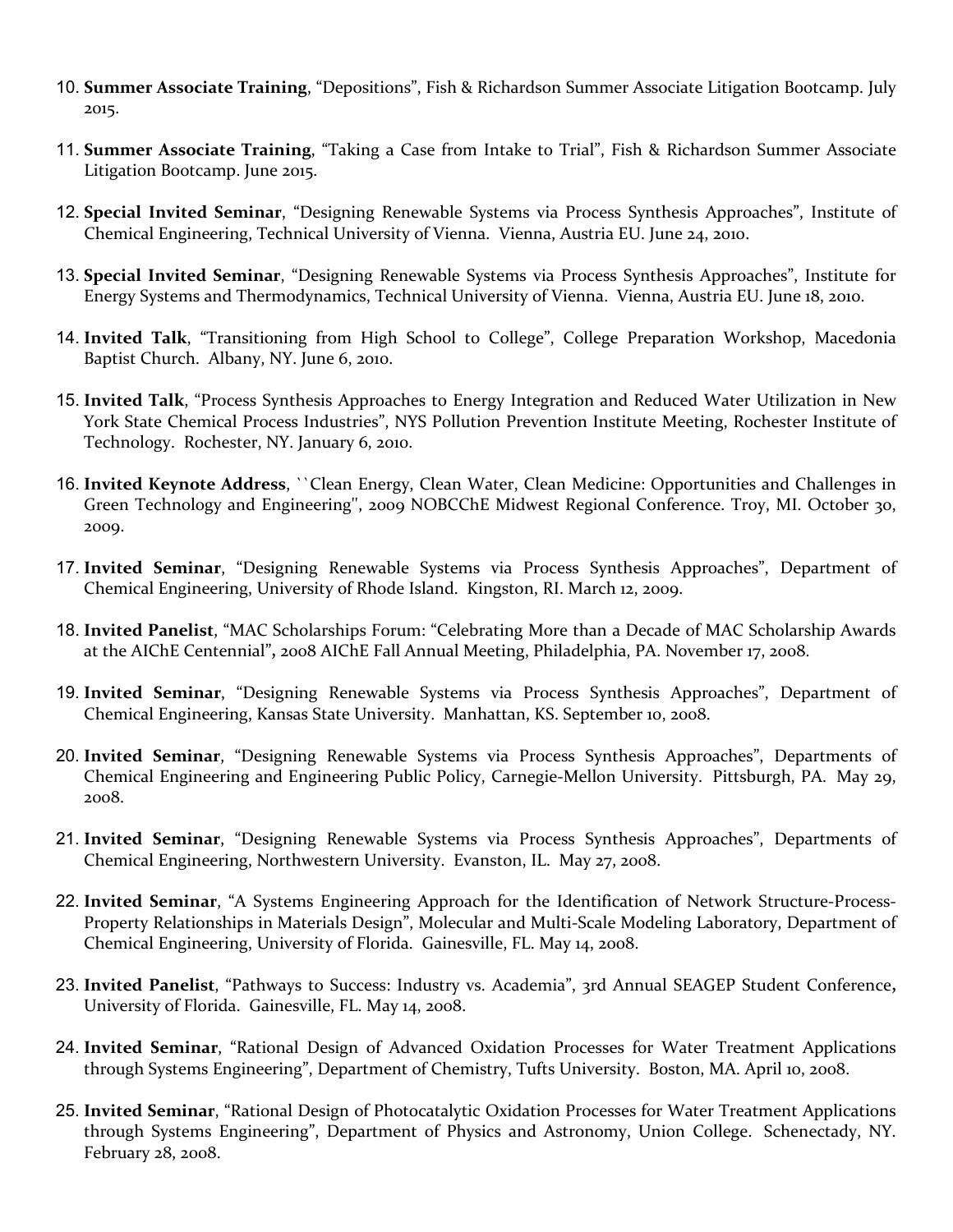- 26. **Invited Seminar**, "Synthesis of Separations Networks through Linear Systems Theoretical Approaches'', Department of Chemical Engineering, Manhattan College. Riverdale, NY. December 11, 2007.
- 27. **Invited Keynote Address**, ``Enhanced Learning through the integration of Engineering and the Arts'', Abada Capoeira RPI Annual Banquet, Heffner Alumni House. Troy, NY. March 24, 2007.
- 28. **Invited Talk**, ``Alternative Thermochemical Cycles for Hydrogen Production: An Evaluation of the Fe-Cl Thermochemical Cycle'', Chemical Engineering Division, Argonne National Laboratories. Argonne, IL. June 26, 2006.
- 29. **Invited Seminar**, ``State-State Optimal Design of Chemical and Biological Systems for Product Production and Recovery Maximization'', Department of Chemical Engineering, Tuskegee University. Tuskegee, AL. March 30, 2005.
- 30. **Invited Seminar**, ``Developing State Space Approaches for the Synthesis of Globally Optimal Chemical Process Networks and Cell-Derived Material Production Systems'', Department of Chemical Engineering, Prairie View A&M University. Prairie View, TX. November 10, 2004.
- 31. **Invited Keynote Address**, ``Twenty-Five Years into the Mission'', UCLA National Society of Black Engineers Annual Banquet, Downtown Bonaventure Hotel. Los Angeles, CA. May 22, 2004.
- 32. **Invited Speaker**, ``Pathways to Success: Filling in the V.O.I.D'', sponsored by the UCLA Center for Excellence and Engineering Diversity, UCLA Career Center. Los Angeles, CA. May 22, 2004.
- 33. **Invited Seminar**, ``A State Space Methodology for Monoclonal Antibody Production Targeting in Hybridoma Systems '', Chemical Process Systems Engineering Consortium, Department of Chemical Engineering, University of California. Los Angeles, CA. May 21, 2004.
- 34. **Invited Seminar**, ``Strategies for the Globally Optimal Synthesis of Chemical and Biological Process Networks'', Department of Decision Sciences and Engineering Systems, Rensselaer Polytechnic Institute. Troy, NY. March 2, 2004.
- 35. **Invited Seminar**, ``Understanding Chemical and Biological Process Networks via State-space Approaches'', Industrial Advisory Board Meeting, Department of Chemical and Biological Engineering, Rensselaer Polytechnic Institute. Troy, NY. May 13, 2003.
- 36. **Invited Seminar**, ``Global Optimization of Chemical Process Networks'', Chakraborty Research Group, Department of Chemical Engineering, University of California. Berkeley, CA. November 10, 2002.
- 37. **Invited Seminar**, ``Global Optimization of Chemical Process Networks'', Department of Chemical Engineering, University of California. Los Angeles, CA. May 23, 2002.
- 38. **Invited Seminar**, ``Global Optimization of Chemical Process Networks'', Iserman Department of Chemical and Biological Engineering, Rensselaer Polytechnic Institute. Troy, NY. April 10, 2002.
- 39. **Invited Seminar**, ``Novel and Systematic Approaches to the Globally-Optimal Synthesis of Chemical Process Networks'', Department of Chemical Engineering, Polytechnic University. Brooklyn, NY. March 5, 2002.
- 40. **Invited Seminar**, ``Optimization-Based Methods and Techniques for Chemical Process Network Synthesis'', Department of Chemical Engineering, University of South Carolina. Columbia, SC. February 13, 2002.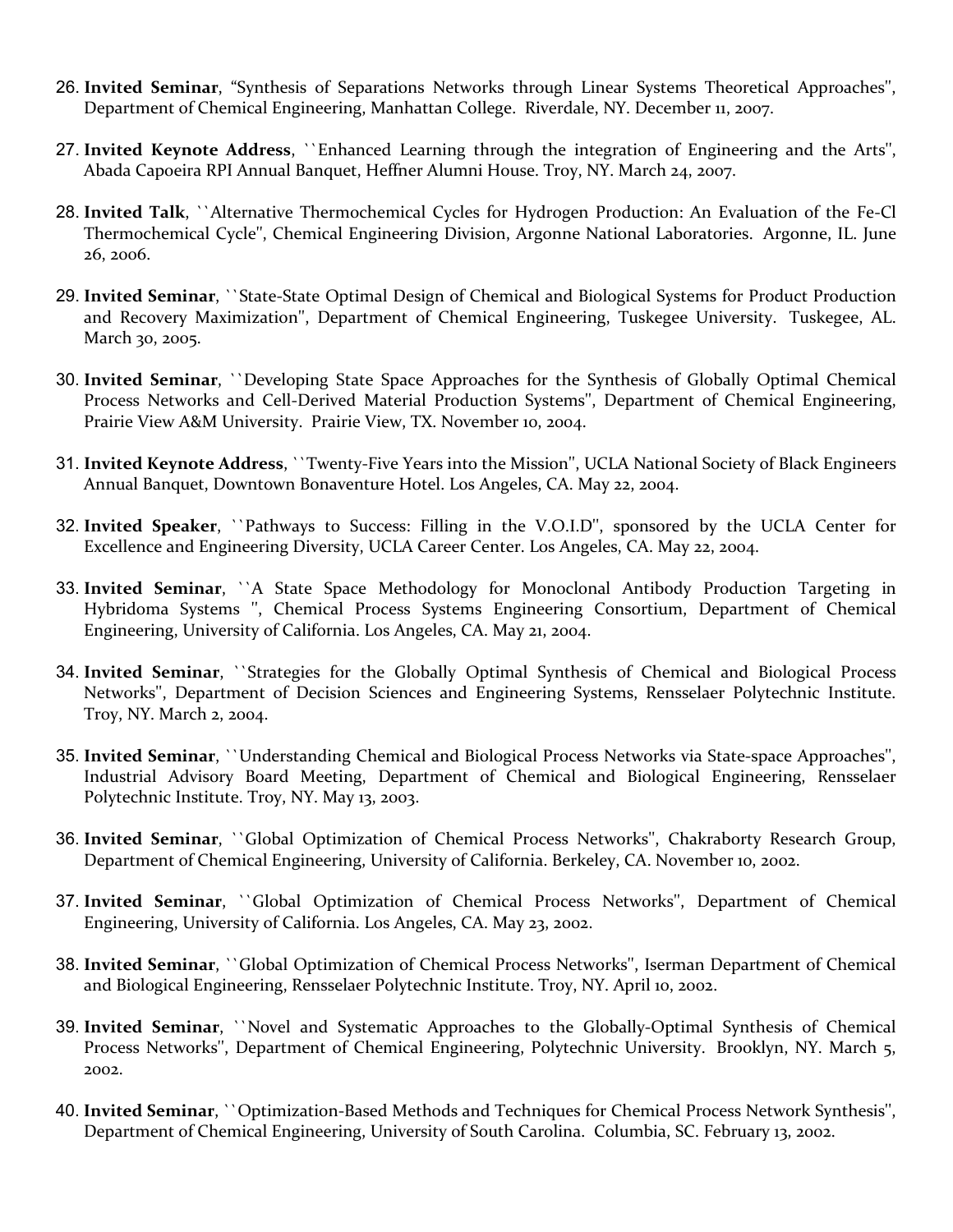41. **Invited Seminar**, ``Globally Optimal Chemical Process Network Synthesis'', Department of Chemical Engineering, University of Alabama. Tuscaloosa, AL. January 9, 2002.

### **STUDENT THESIS SUPERVISION**

- 1. Dr. Xinqun Huang **– "***Integrated Computational Strategies for the Synthesis, Design, and Analysis of Complex Systems***",** completed *Spring 2008.*
- 2. Dr. Tom Kiehl "*A Systems Biology Approach for Understanding Osmotic Stress in Antibody-Producing Cell Lines*", completed *Summer 2009.*
- 3. Dr. Ian Tolle *"Quantifying Multi-scale Network Process-Structure-Property Relationships for Polymer Material Design through Scattering Data Decomposition",* completed *Fall 2010.*
- 4. Dr. Adam C. Baughman, Fuel Cell IGERT Fellow *"Optimization-based Approaches for Chemical and Biological Systems Engineering",* completed *Spring 2011.*
- 5. Dr. David M. Follansbee, EPA STAR Fellow *"A Systems-level Analysis of Continuous Photocatalytic Advanced Oxidation Processes",* completed *Spring 2011.*
- 6. Dr. Ryan Andress, Fuel Cell IGERT Fellow *"A Systems Approach to the Rational Synthesis and Analysis of Hydrogen Producing Thermochemical Reaction Clusters",* completed *Summer 2011.*
- 7. Jessica Hronich (Masters Thesis) "*The Potential of Eichhornia Crassipes for Biomass Refining*", completed Spring 2008.
- 8. Adam C. Baughman (Masters Thesis) Fuel Cell IGERT Fellow "*Optimization-based Parameter Estimation of Chemical and Biological Systems*", completed Spring 2011.

#### **DOCTORAL COMMITTEES**

| Dr. Biljana Cosic         | PhD committee member |
|---------------------------|----------------------|
| Dr. Zhihua Chang          | PhD committee member |
| Dr. Oscar Rodriguez       | PhD committee member |
| Dr. Mary Kate diTursi     | PhD committee member |
| Dr. Sashidar Panchamgam   | PhD committee member |
| Dr. Duan Shen             | PhD committee member |
| Dr. Zhou Zhang            | PhD committee member |
| Dr. Ravi Achanta          | PhD committee member |
| Dr. Matthew Kuure-Kinsey  | PhD committee member |
| Dr. Monalisa Mazumder     | PhD committee member |
| Dr. Priyadarshi Mahapatra | PhD committee member |
| Dr. Xinqun Huang          | PhD committee chair  |
| Dr. Tom Kiehl             | PhD committee chair  |
| Dr. Ian Tolle             | PhD committee chair  |
| Dr. Adam C. Baughman      | PhD committee chair  |
| Dr. David M. Follansbee   | PhD committee chair  |
| Dr. Ryan Andress          | PhD committee chair  |
|                           |                      |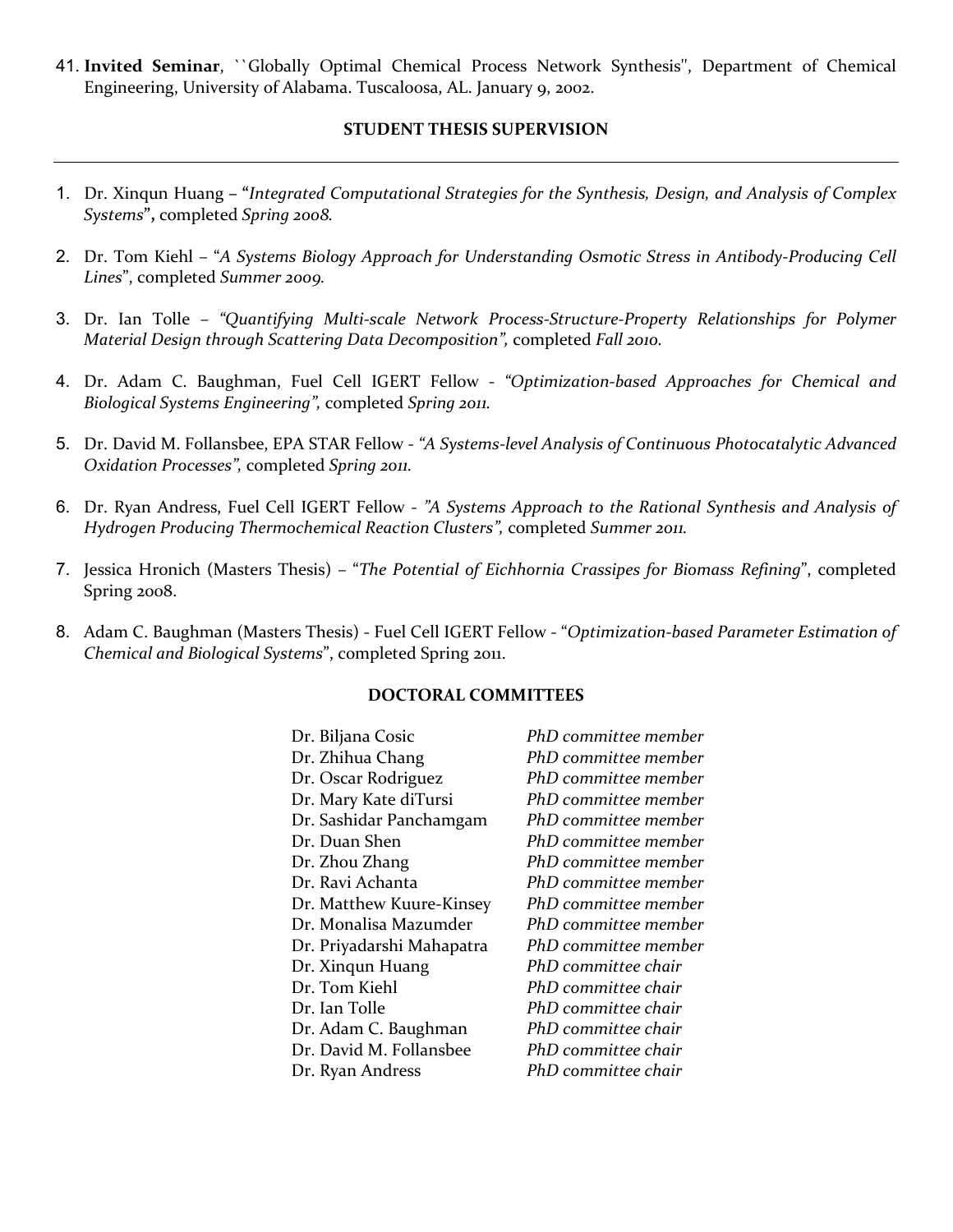## **UNDERGRADUATE RESEARCH PROGRAM SUPERVISION (KEY LIST)**

Olusola Lawal Chemical Engineering Michael Ayer **Computer Science** Fred Moore Chemical Engineering Wenjing Guo Chemical Engineering Thomas Mwakibinga Electrical and Computer Systems Engineering Sean Perry Electrical and Computer Systems Engineering Ryan Andress Chemical Engineering Tiffany Lai Chemical Engineering Daniel Dugan Chemical Engineering Adam Hardy Chemical Engineering Amir Nikfetrat Chemical Engineering Michael Franke Chemical Engineering

## **SERVICE**

- Faculty Advisor, Minority Graduate Students Association (RPI)
- Faculty Organizer, The Michael M. Abbott Fundamentals in Engineering Research Summer Colloquia (RPI)
- Faculty Advisor, The National Society of Black Engineers (RPI)
- Faculty Advisor, Caribbean Students Association (RPI)
- Faculty Advisor, The Biodiesel Campus Initiative (RPI)
- Member, Industrial and Engineering Chemistry Executive Committee, American Chemical Society
- Member, Academic Advisory Committee, Department of Chemical Engineering, Tuskegee University
- Member, Curriculum Committee, Iserman Department of Chemical and Biological Engineering
- Faculty Advisor, Chemical and Biological Engineering Class of 2007 (RPI)
- Associate member, Committee on Minority Affairs (ACS)
- Executive member, Div. of Industrial and Engineering Chemistry (ACS)
- Past Chair, Minority Affairs Committee of the AIChE
- Past Programming Co-Chair, Environmental Division, Fundamentals Section
- Past Programming Co-Chair, CAST Division
- Faculty Advisor, RPI Chapter of the NSBE
- Session Chair, **Energy Systems Design and Alternative Energy Sources** sponsored by the *Computing and Systems Technology Division* of the AIChE. 2010 AIChE Annual Meeting, Salt Lake City, UT.
- Session Chair,  $H_2/CO_2$  Generation/Separation/Storage/Utilization sponsored by the Environmental Division of the AIChE. 2010 AIChE Annual Spring Meeting, San Antonio, TX.
- Session Co-Chair, Hydrogen Production and Carbon Redirection Technologies sponsored by the Environmental Division and the Climate Change Initiative of the AIChE. 2009 AIChE Annual Meeting, Nashville, TN.
- Session Chair, **Multiscale Modeling for Process Design** sponsored by the *Computing and Systems Technology Division* of the AIChE. 2009 AIChE Annual Meeting, Nashville, TN.
- Session Co-Chair, **Changing the Conversation -- Strategies and Opportunities for Engineers to Strengthen the STEM K-12 Pipeline** sponsored by the AIChE *Liaison Functions*. 2009 AIChE Annual Meeting, Nashville, TN.
- Session Co-Chair, **Multiscale and Complex Systems**. 2009 Fundamentals of Computer-Aided Process Design (FOCAPD), Beaver Run Resort, Breckenridge, CO.
- Co-organizer, **2009 Minority Faculty Development Workshop** sponsored by the National Science Foundation and FOCUS, Georgia Institute of Technology Global Learning Center, Atlanta, GA.
- Session Chair, **Reflections on Past Contributions and Future Impact of Process Systems Engineering I and II:** *A Special Symposium in Honor of the 60th Birthday of George Stephanopoulos* sponsored by the *Computing and Systems Technology Division* of the AIChE. 2008 Annual Meeting, Philadelphia, PA.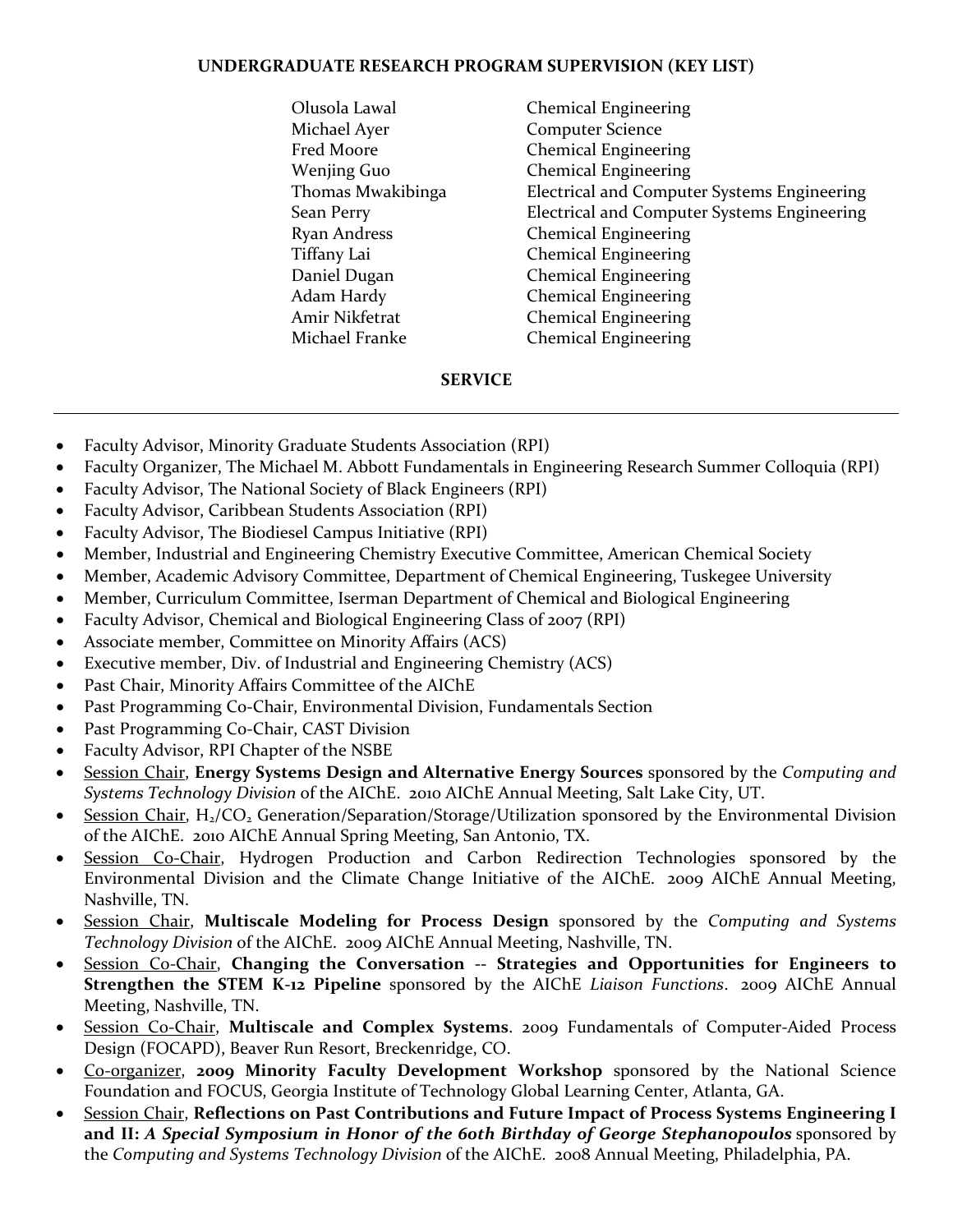- Session Chair, **Bio- and Pharmaceutical Process Design** sponsored by the *Computing and Systems Technology Division* of the AIChE. 2008 AIChE Annual Meeting, Philadelphia, PA.
- Session Co-Chair, **Process Design** sponsored by the *Computing and Systems Technology Division* of the AIChE. 2008 AIChE Annual Meeting, Philadelphia, PA.
- Session Chair, **Multiscale Approaches to Design** sponsored by the *Computing and Systems Technology Division* of the AIChE. 2007 AIChE Annual Meeting, Salt Lake City, UT.
- Session Chair, **Fundamentals of Environmental Systems Engineering** sponsored by the *Environmental Division* of the AIChE. 2007 AIChE Annual Meeting, Salt Lake City, UT.
- Session Chair, **Process Design** sponsored by the *Computing and Systems Technology Division* of the AIChE. 2006 AIChE Annual Meeting, San Francisco, CA.
- Session Co-Chair, **Fundamental Research in Transport Processes I, II, and III** sponsored by the *Engineering Sciences and Fundamentals Division* of the AIChE. 2006 Annual Meeting, San Francisco, CA.
- Reviewer, **Infrastructure Systems.** 9th International Symposium on Process Systems Engineering/ESCAPE, Garmisch-Partenkirchen, Germany (2006).
- Session Chair, **Design of Integrated Chemical and Biological Systems** sponsored by the *Computing and Systems Technology Division* of the AIChE. 2005 AIChE Annual Meeting, Cincinnati, OH.
- Session Co-Chair, **Fundamental Research in Transport Processes sponsored** by the *Engineering Sciences and Fundamentals Division* of the AIChE. 2004 AIChE Annual Meeting, Austin, TX.
- Session Chair, **Design and Analysis for Biological Systems** co-sponsored by the *Computing and Systems Technology Division* and the *Food, Pharmaceutical, and Bioengineering Division* of the AIChE. 2004 AIChE Annual Meeting, Austin, TX.
- Session Chair, **Chemical and Biological Applications of Optimization** co-sponsored by the *AIAA and the International Society of Structural and Multidisciplinary Optimization (ISSMO)*. 2004 Multidisciplinary Analysis and Optimization Conference. Albany, NY.
- Topic Co-Chair, **Transport Phenomena in Manufacturing and Materials Processing (session 7-3)**  sponsored by the *Heat Transfer/Fluid Engineering Division* of the ASME. 2004 ASME HT-FED Summer Conference, Charlotte, NC.
- Session Chair, **Fundamental Research in Transport Processes (session 274)** co-sponsored by the *Engineering Sciences and Fundamentals Division* and the *Energy and Transport Processes Division* of the AIChE. 2003 AIChE Annual Meeting, San Francisco, CA.
- Session Chair, **Design for Separation Processes (session 251)** sponsored by the *Computing and Systems Technology Division* of the AIChE. 2002 AIChE Annual Meeting, Indianapolis, IN.
- Session Vice-Chair, **Integration of Design and Control (session 260)** sponsored by the *Computing and Systems Technology Division* of the AIChE. 2002 AIChE Annual Meeting, Indianapolis, IN.
- Workshop Organizer and Chair, **Current Topics in Engineering Research** sponsored by the *NSBE Professional and Technical Development Division.* 24th National Convention of the National Society of Black Engineers Meeting, 1998, Anaheim, CA.

# **MEMBERSHIPS AND AFFILIATIONS**

American Institute of Chemical Engineers American Chemical Society National Society of Black Engineers American Society of Engineering Education Texas Bar Association American Intellectual Property Law Association Austin Black Lawyers Association Association of Fundraising Professionals